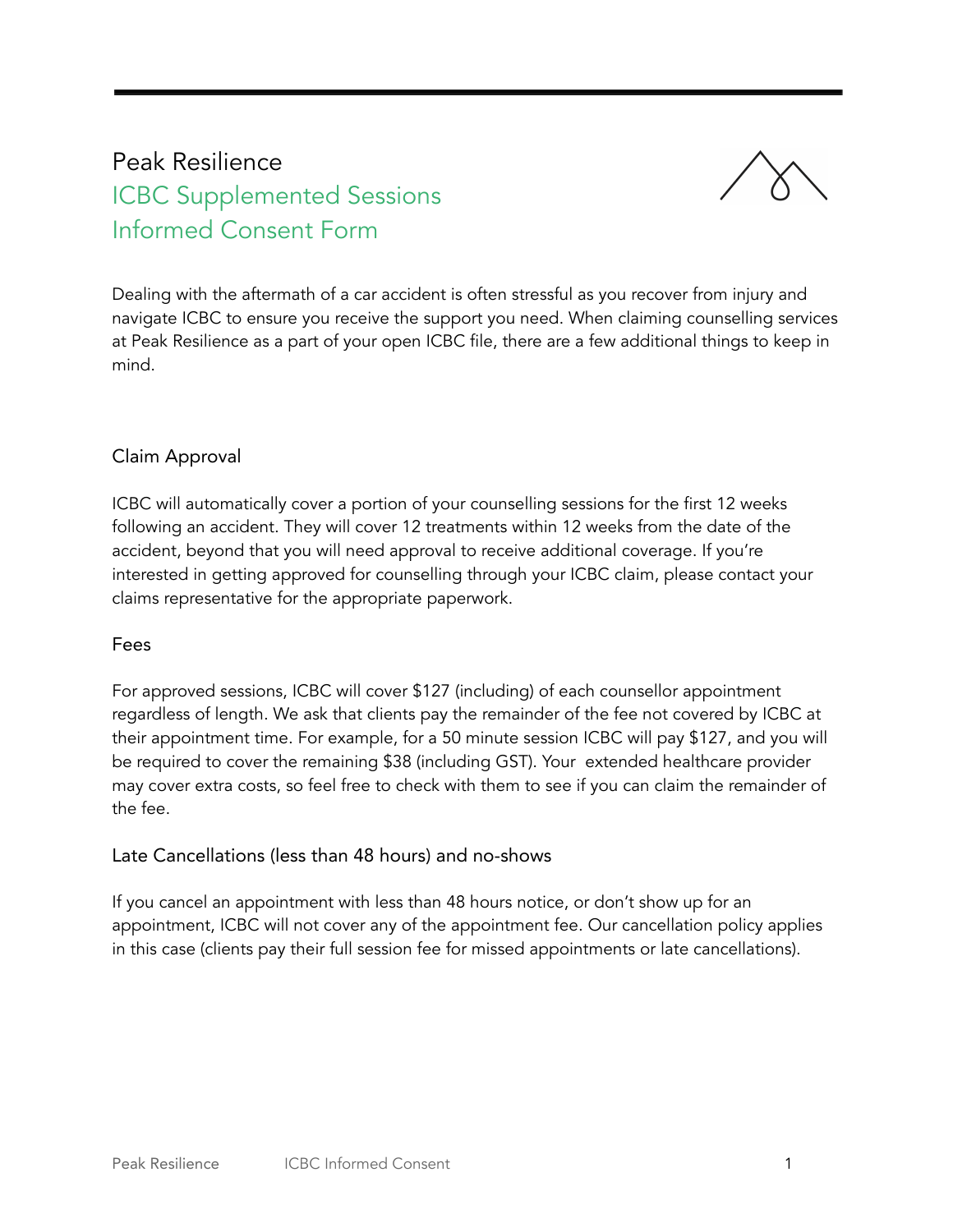## Special Limit to Confidentiality

Because you have an open ICBC claim, and plan to claim the cost of counselling services, your work with your counsellor is subject to relevant provisions in the Insured (Vehicle) Act listed below:

#### Health care reports for accidents on or after April 1, 2019 28.1

- 1. This section applies to a health care practitioner who provides health care to a person injured in an accident occurring in British Columbia on or after April 1, 2019.
- 2. A health care practitioner referred to in subsection (1) must provide the corporation with a report that includes the following information, to the extent that the information is known by the health care practitioner:
	- a. the nature and extent of the injured person's injuries;
	- b. the injured person's diagnosis;
	- c. the injured person's condition at the time health care was provided;
	- d. the treatment provided or recommended by a health care practitioner;
	- e. the injured person's prognosis.
- 3. The report referred to in subsection (2) must be provided
	- a. as soon as reasonably practicable after a request by the corporation, and
	- b. in any form or manner established by the corporation.
- 4. The form of the report and the manner of providing the report may be different for different health care practitioners and may be different depending on the purpose for which the report is requested.

ICBC has the ability to collect medical information about you, and this includes requiring your counsellor complete an initial assessment report

[https://www.icbc.com/partners/health-services/Documents/Reports/CL489G-counselling-initial](https://www.icbc.com/partners/health-services/Documents/Reports/CL489G-counselling-initial-report.pdf)[report.pdf.](https://www.icbc.com/partners/health-services/Documents/Reports/CL489G-counselling-initial-report.pdf) You can choose whether or not you consent to have your information shared with ICBC.

Section 18 (1) of the Personal Information Protection Act (PIPA) allows the disclosure of personal information without consent if required by law. If you do not consent for your counsellor to share your information with ICBC, ICBC will send your counsellor a formal request to obtain the completed report, and your counsellor is obliged under section 28.1 of the Insurance (Vehicle) Act to provide the information requested to the extent that it is known by your counsellor.